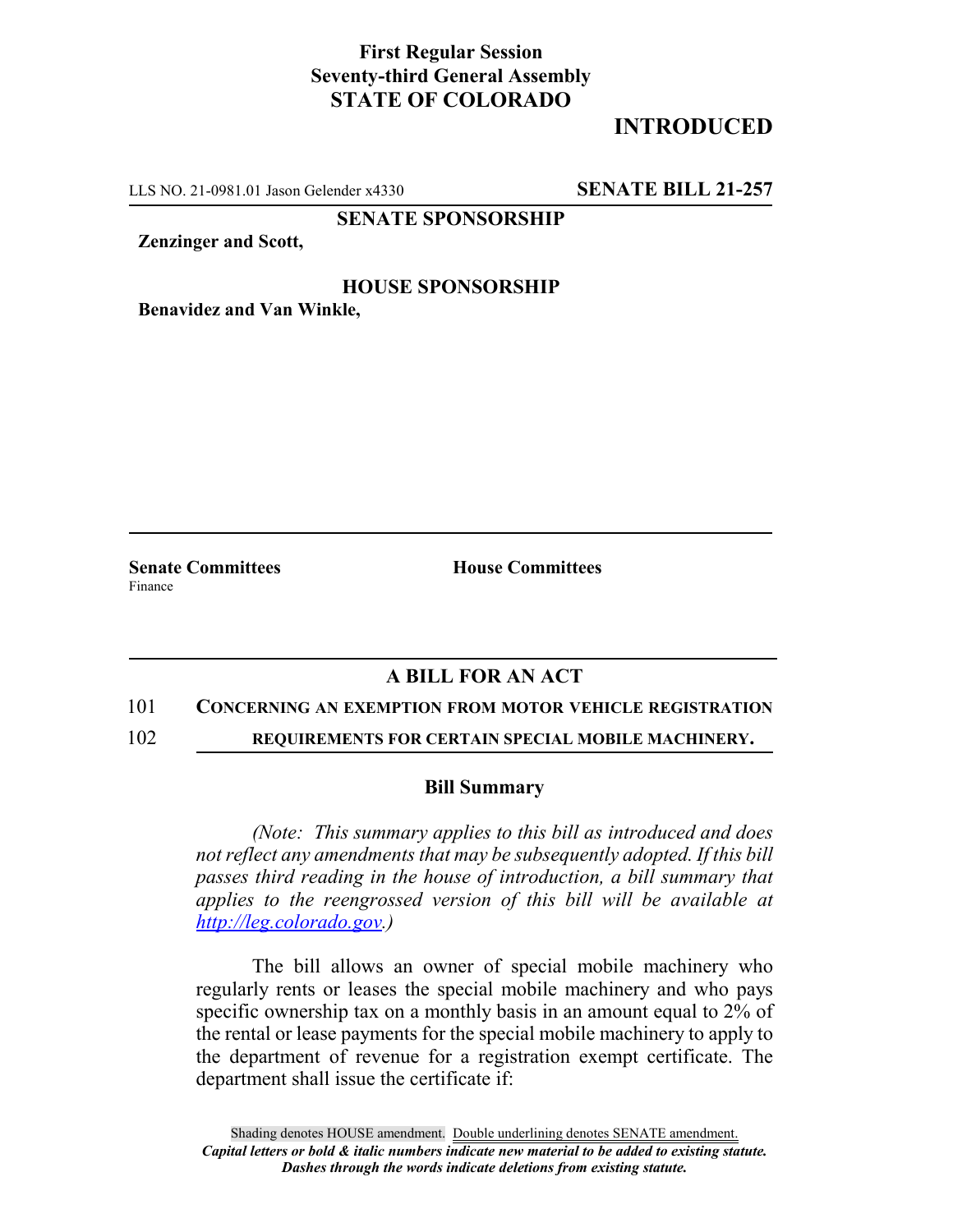- The department verifies that the owner regularly has 1,000 or more items of such special mobile machinery in the state;
- Each item of such special mobile machinery is clearly marked or painted in a manner that identifies it as being owned by the owner;
- Each item of such special mobile machinery bears a visible and readily identifiable unique identification number assigned by the owner; and
- Each item of such special mobile machinery bears a visible toll-free telephone number for the owner that can be used for verification of ownership.

The owner of any item of special mobile machinery that is covered by a registration exempt certificate is required to pay, at the time during each calendar year in which specific ownership tax is first paid for the item, all fees and surcharges that would otherwise be paid at the time of registration; except that the owner is not required to pay any fee imposed for the purpose of covering the direct costs of license plates, decals, or validating tabs or the direct costs incurred by an authorized agent of the department of revenue in registering or issuing license plates, decals, or validating tabs for the item.

| $\mathbf{1}$   | Be it enacted by the General Assembly of the State of Colorado:                  |
|----------------|----------------------------------------------------------------------------------|
| $\overline{2}$ | <b>SECTION 1.</b> In Colorado Revised Statutes, 42-3-104, amend (3)              |
| 3              | introductory portion; and <b>add</b> $(3)(g)$ as follows:                        |
| $\overline{4}$ | 42-3-104. Exemptions - specific ownership tax - registration                     |
| 5              | <b>- domicile and residency - rules - definitions.</b> (3) Registration shall IS |
| 6              | not be required for the following:                                               |
| 7              | SPECIAL MOBILE MACHINERY THAT IS COVERED BY A<br>(g)                             |
| 8              | REGISTRATION EXEMPT CERTIFICATE ISSUED BY THE DEPARTMENT IN                      |
| 9              | ACCORDANCE WITH SECTION $42-3-107$ (16)(g).                                      |
| 10             | <b>SECTION 2.</b> In Colorado Revised Statutes, 42-3-106, amend                  |
| 11             | $(2)(e)$ as follows:                                                             |
| 12             | 42-3-106. Tax imposed - classification - taxable value. $(2)$ For                |
| 13             | the purpose of imposing graduated annual specific ownership taxes, the           |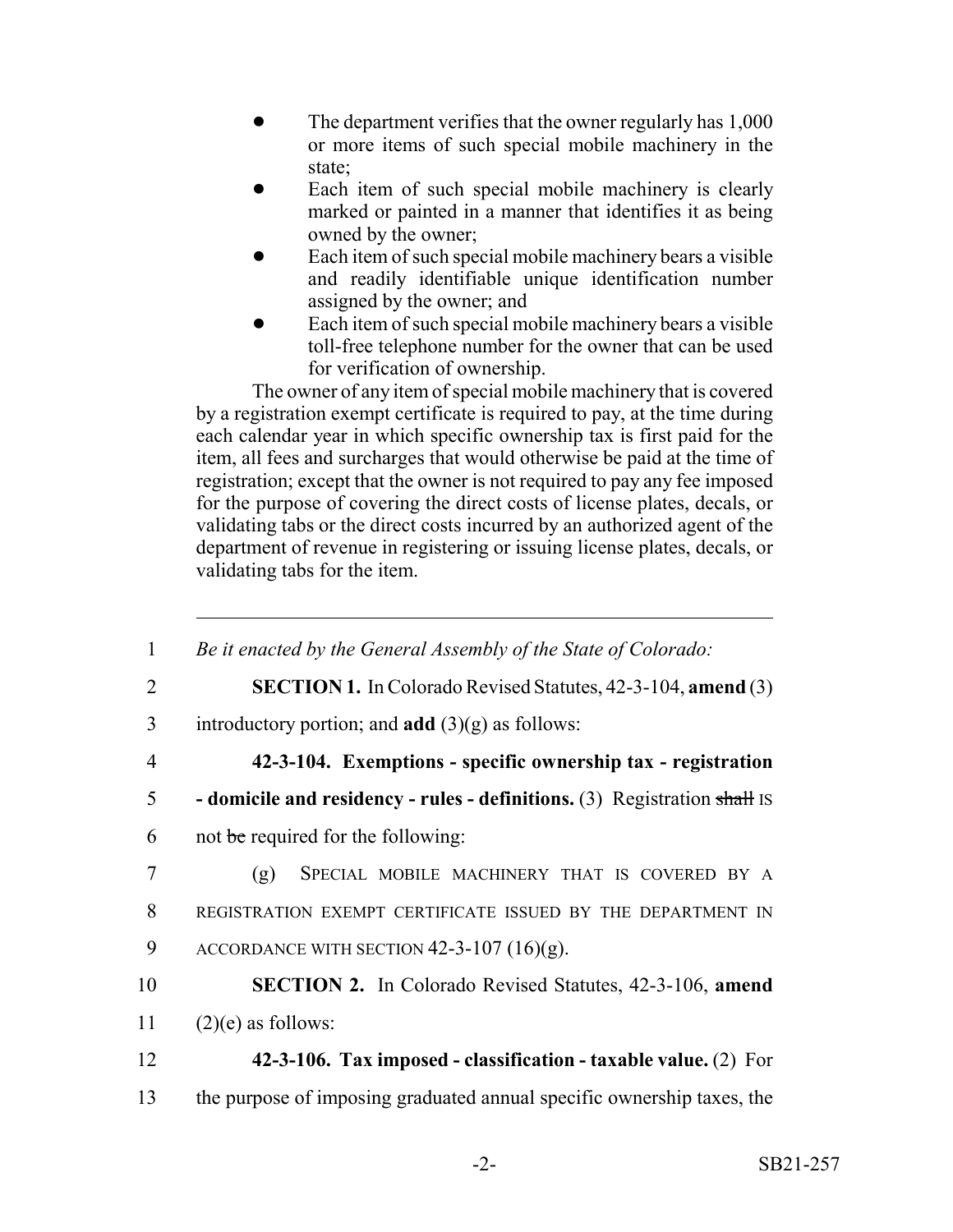personal property specified in section 6 of article X of the state constitution is classified as follows:

 (e) Every item of special mobile machinery, except power takeoff equipment, that is required to be registered under this article 3 OR THAT IS COVERED BY A REGISTRATION EXEMPT CERTIFICATE ISSUED BY THE 6 DEPARTMENT IN ACCORDANCE WITH SECTION  $42-3-107(16)(g)$  is Class F personal property. If a farm tractor, meeting the definition of special mobile machinery, is used for any purpose other than agricultural production for more than a seventy-two-hour period at the site where it is used for nonagricultural purposes, it is Class F personal property, but it is granted a prorated registration under section 42-3-107 to cover the use. The authorized agent shall notify the owner of the farm tractor of the prorated registration. Storing a farm tractor at a site does not give rise to 14 a presumption that the tractor was used for the same purposes that other equipment is used for at the site.

 **SECTION 3.** In Colorado Revised Statutes, 42-3-107, **amend** (16)(b) introductory portion, (16)(f)(I), and (25)(a)(I); and **add** (16)(g) as follows:

 **42-3-107. Taxable value of classes of property - rate of tax - when and where payable - department duties - apportionment of tax collections - definitions - rules - repeal.** (16) (b) Authorization for payment of specific ownership tax under this subsection (16) shall be obtained from the authorized agent in the county in which the owner's principal place of business is located; EXCEPT THAT, FOR AN ITEM OF EQUIPMENT THAT IS COVERED BY A REGISTRATION EXEMPT CERTIFICATE 26 ISSUED BY THE DEPARTMENT IN ACCORDANCE WITH SUBSECTION  $(16)(g)$ OF THIS SECTION, AUTHORIZATION FOR THE PAYMENT OF SPECIFIC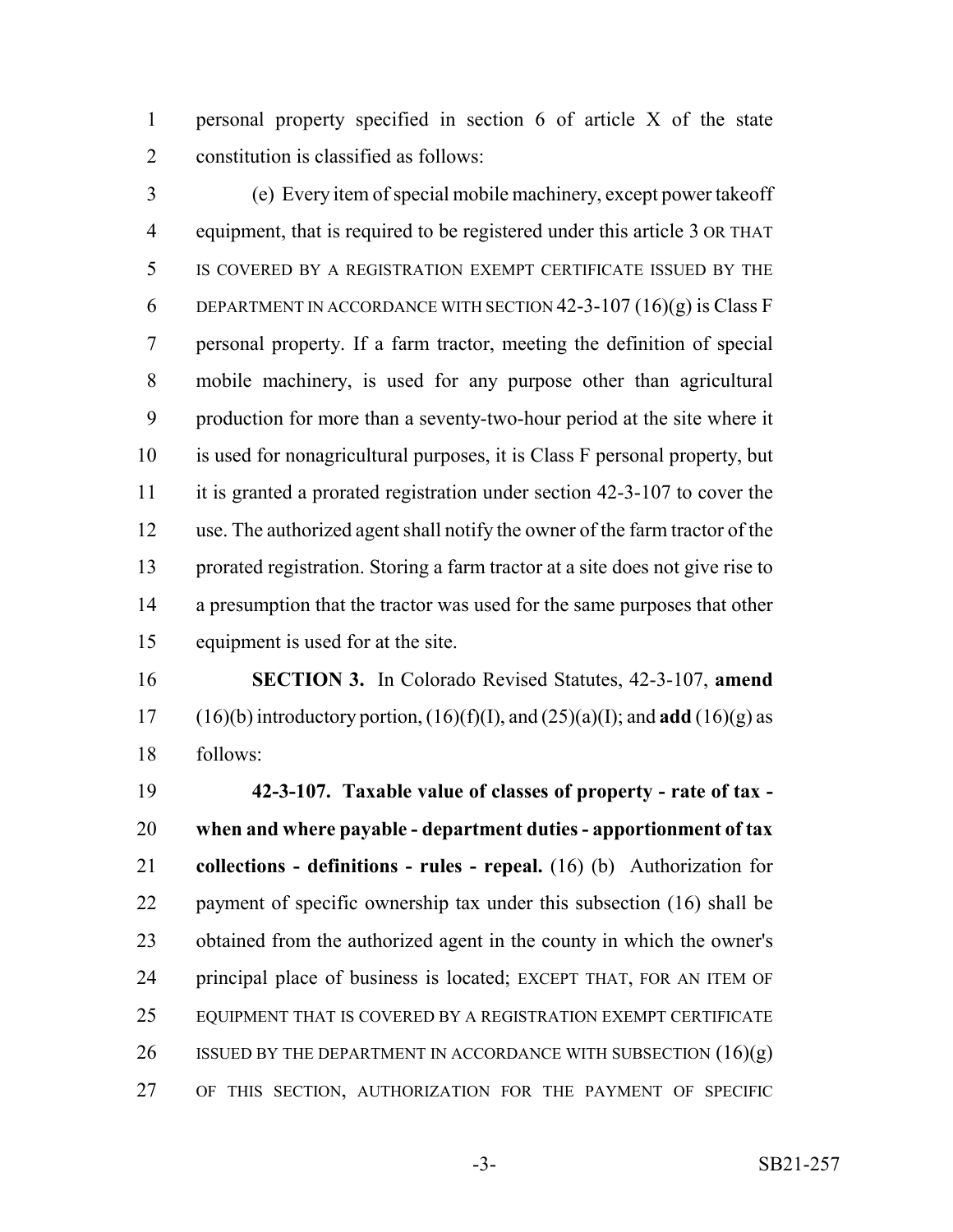OWNERSHIP TAX UNDER THIS SUBSECTION (16) SHALL BE OBTAINED DIRECTLY FROM THE DEPARTMENT. EXCEPT IN THE CASE OF AN ITEM OF EQUIPMENT THAT IS COVERED BY A REGISTRATION EXEMPT CERTIFICATE 4 ISSUED BY THE DEPARTMENT IN ACCORDANCE WITH SUBSECTION  $(16)(g)$  OF THIS SECTION, the owner shall also apply for an identifying decal for each item of equipment to be rented or leased that shall be affixed to the item when it is rented or leased. The owner shall keep records of each identifying decal issued and a description of the item of equipment to which it is affixed. The fee for each identifying decal shall be five dollars, paid upon application to the authorized agent. An identifying decal shall expire when the registration of the special mobile machinery to which it is affixed expires pursuant to section 42-3-114. An identifying decal shall not be issued to special mobile machinery unless the machinery is registered, but a decal may be issued concurrently with the registration and shall expire pursuant to section 42-3-114. The owner shall be required to remove an identifying decal upon the sale or change of ownership of such item of equipment. The fee of five dollars for each identifying decal as required by this section shall be distributed as follows:

 (f) (I) If the owner of special mobile machinery who is paying 21 specific ownership tax under this subsection (16) regularly has more than ten pieces of special mobile machinery THAT ARE NOT EXEMPT FROM REGISTRATION PURSUANT TO SECTION 42-3-104 (3) in the state, the department may issue to the owner a registration period certificate. The owner must present the registration period certificate to the appropriate authorized agent no later than the tenth day after the month when 27 registration of any motor vehicle is required by this article ARTICLE 3.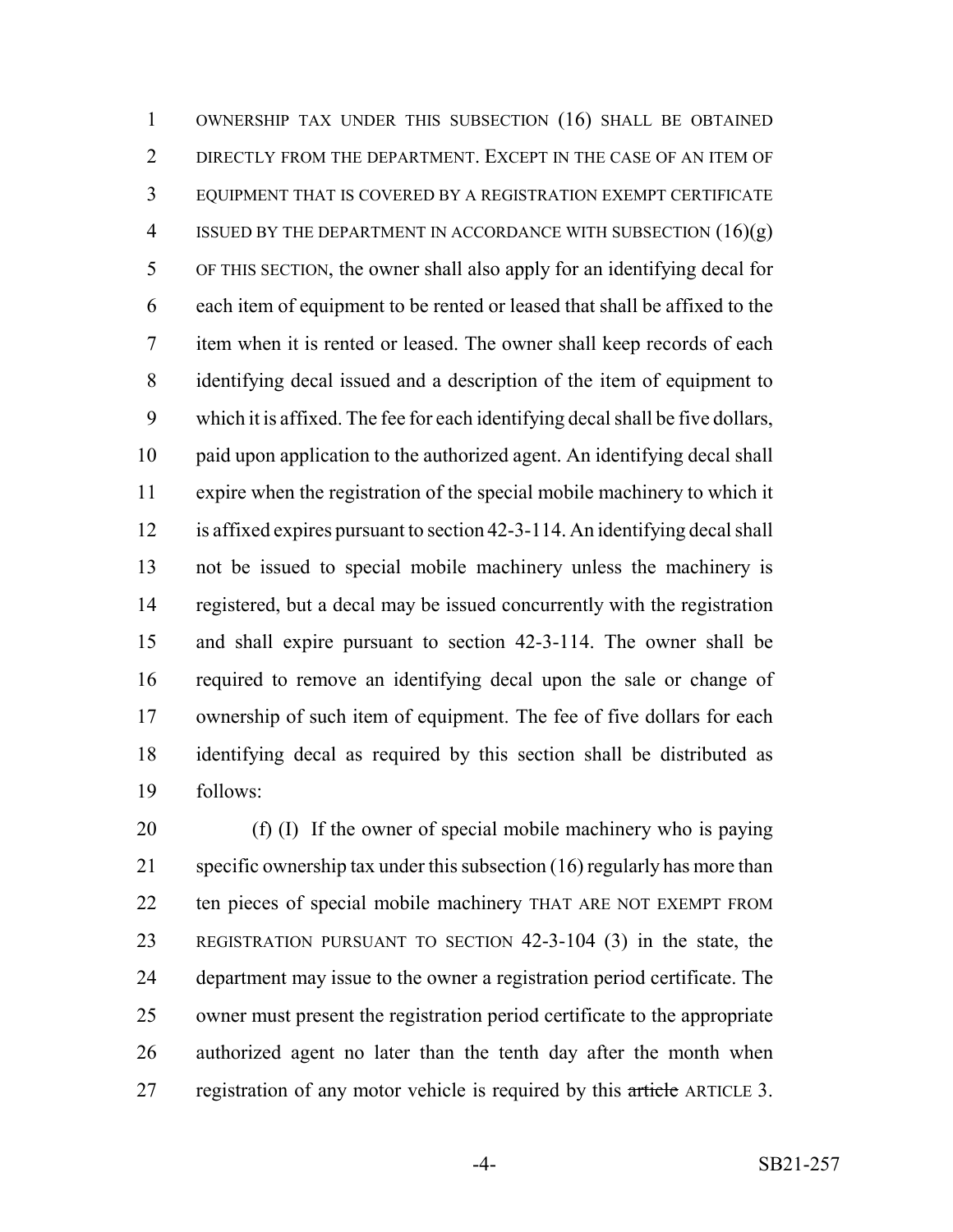When so presented, the twelve-month period stated in the registration period certificate governs the date when registration is required for each fleet vehicle NOT EXEMPTED FROM REGISTRATION PURSUANT TO SECTION 42-3-104 (3) THAT IS owned or leased by the owner.

 (g) (I) AN OWNER OF SPECIAL MOBILE MACHINERY WHO PAYS SPECIFIC OWNERSHIP TAXES IN ACCORDANCE WITH THIS SUBSECTION (16) MAY APPLY TO THE DEPARTMENT FOR A REGISTRATION EXEMPT CERTIFICATE, WHICH THE DEPARTMENT SHALL ISSUE TO THE OWNER IF:

 (A) THE DEPARTMENT VERIFIES THAT THE OWNER REGULARLY HAS ONE THOUSAND OR MORE ITEMS OF SUCH SPECIAL MOBILE MACHINERY IN THE STATE;

 (B) EACH ITEM OF SUCH SPECIAL MOBILE MACHINERY IS CLEARLY MARKED OR PAINTED IN A MANNER THAT IDENTIFIES IT AS BEING OWNED 14 BY THE OWNER;

 (C) EACH ITEM OF SUCH SPECIAL MOBILE MACHINERY BEARS A VISIBLE AND READILY IDENTIFIABLE UNIQUE IDENTIFICATION NUMBER ASSIGNED BY THE OWNER; AND

 (D) EACH ITEM OF SUCH SPECIAL MOBILE MACHINERY BEARS A VISIBLE TOLL-FREE TELEPHONE NUMBER FOR THE OWNER THAT CAN BE 20 USED FOR VERIFICATION OF OWNERSHIP.

**(II)** A PERSON TO WHOM THE DEPARTMENT HAS ISSUED A REGISTRATION EXEMPT CERTIFICATE SHALL PAY ALL SPECIFIC OWNERSHIP TAX FOR AN ITEM OF SPECIAL MOBILE MACHINERY THAT IS COVERED BY THE REGISTRATION EXEMPT CERTIFICATE DIRECTLY TO THE DEPARTMENT. 25 (III) AN ITEM OF SPECIAL MOBILE MACHINERY THAT IS OWNED BY A PERSON TO WHOM THE DEPARTMENT HAS ISSUED A REGISTRATION EXEMPT CERTIFICATE IS NOT REQUIRED TO BE REGISTERED, AND THE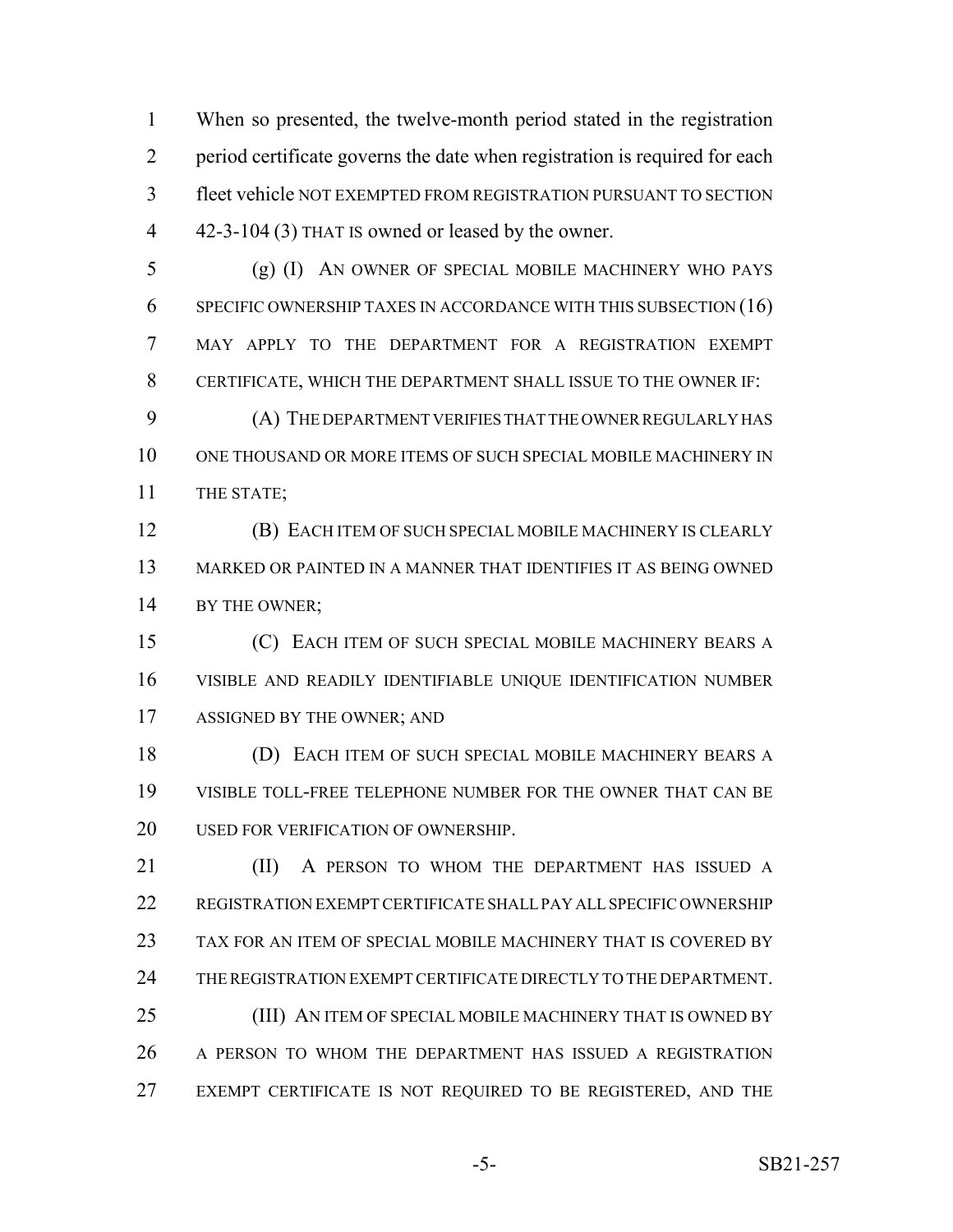DEPARTMENT SHALL NOT REQUIRE THE OWNER OF ANY SUCH ITEM OF SPECIAL MOBILE MACHINERY TO OBTAIN LICENSE PLATES, ANNUAL VALIDATING TABS, OR IDENTIFYING DECALS FOR THE ITEM OF SPECIAL MOBILE MACHINERY. NOTWITHSTANDING THE EXEMPTIONS FROM REGISTRATION AND LICENSING REQUIREMENTS FOR ANY SUCH ITEM OF SPECIAL MOBILE MACHINERY, AT THE TIME DURING EACH CALENDAR YEAR IN WHICH SPECIFIC OWNERSHIP TAX IS FIRST PAID FOR THE ITEM AS REQUIRED BY SUBSECTION (16)(c)(II) OF THIS SECTION, THE OWNER OF THE ITEM SHALL ALSO PAY DIRECTLY TO THE DEPARTMENT ALL FEES AND SURCHARGES THAT WOULD OTHERWISE BE PAID AT THE TIME OF REGISTRATION; EXCEPT THAT THE OWNER SHALL NOT PAY ANY FEE IMPOSED PURSUANT TO SECTION 42-3-301 FOR THE PURPOSE OF COVERING THE DIRECT COSTS OF LICENSE PLATES, DECALS, OR VALIDATING TABS OR ANY FEE THAT WOULD OTHERWISE BE RETAINED BY AN AUTHORIZED AGENT FOR THE PURPOSE OF DEFRAYING THE DIRECT COSTS INCURRED BY THE AUTHORIZED AGENT IN REGISTERING OR ISSUING LICENSE PLATES, DECALS, OR VALIDATING TABS FOR THE ITEM. THE DEPARTMENT SHALL TRANSMIT ALL ADDITIONAL REGISTRATION FEES IMPOSED PURSUANT TO SECTION 42-3-310 THAT IT RECEIVES FROM OWNERS OF SPECIAL MOBILE MACHINERY TO WHOM THE DEPARTMENT HAS ISSUED A REGISTRATION EXEMPT CERTIFICATE TO THE COUNTY TREASURER OF EACH COUNTY OF THE STATE IN PROPORTION TO THE TOTAL AMOUNT OF VEHICLE REGISTRATIONS STATEWIDE REPRESENTED BY VEHICLE REGISTRATIONS WITHIN THE COUNTY, AND EACH COUNTY TREASURER SHALL APPORTION THE FEES WITHIN THE COUNTY IN THE MANNER SPECIFIED IN SECTION 42-3-310.

**IV)** THE DEPARTMENT MAY PROMULGATE RULES TO ESTABLISH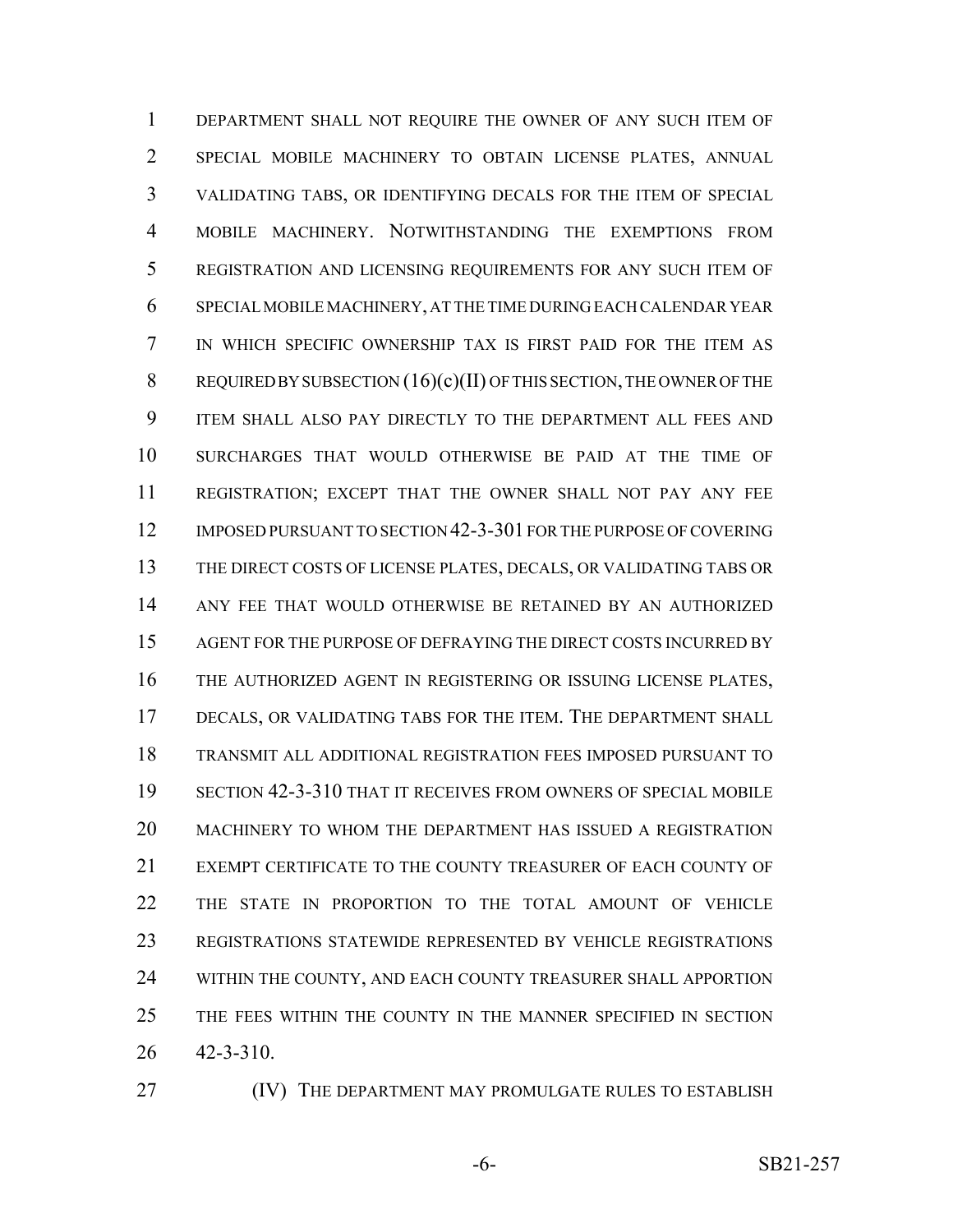THE PROCESS BY WHICH AN OWNER APPLIES FOR A REGISTRATION EXEMPT CERTIFICATE, ALLOW THE DEPARTMENT TO VERIFY THAT THE OWNER 3 SATISFIES THE REQUIREMENTS SET FORTH IN SUBSECTION  $(16)(g)(I)$  OF THIS SECTION, AND OTHERWISE IMPLEMENT THIS SUBSECTION (16)(g).

 (25) (a) (I) Except as provided in subsection (25)(b) of this section, the department shall allow a credit for taxes, surcharges, and registration fees paid on any item of Class A, Class B, Class C, Class D, or Class F personal property, OTHER THAN CLASS F PERSONAL PROPERTY FOR WHICH THE DEPARTMENT HAS ISSUED A REGISTRATION EXEMPT CERTIFICATE IN ACCORDANCE WITH SUBSECTION (16)(g) OF THIS SECTION, if the owner disposes of the vehicle during the registration period or if the owner converts the vehicle from any class of personal property to Class F property. The credit may apply to payments of taxes, surcharges, and registration fees on a subsequent application by the owner for registration of an item of Class A, Class B, Class C, Class D, or Class F personal property made during the registration period, or the credit may be 17 assigned by the owner to the transferee of the property for which taxes, surcharges, or registration fees were paid; except that, when the transferee is a dealer in new or used vehicles, the transferee shall account to the owner for any assignment of the credit.

 **SECTION 4.** In Colorado Revised Statutes, 43-4-205, **amend** 22  $(5.5)(c)$  as follows:

 **43-4-205. Allocation of fund.** (5.5) The following highway users 24 tax fund revenues shall be allocated and expended in accordance with the formula specified in subsection (5) of this section:

 (c) Revenues from driver's license fees, motor vehicle title and registration fees, and motorist insurance identification fees that are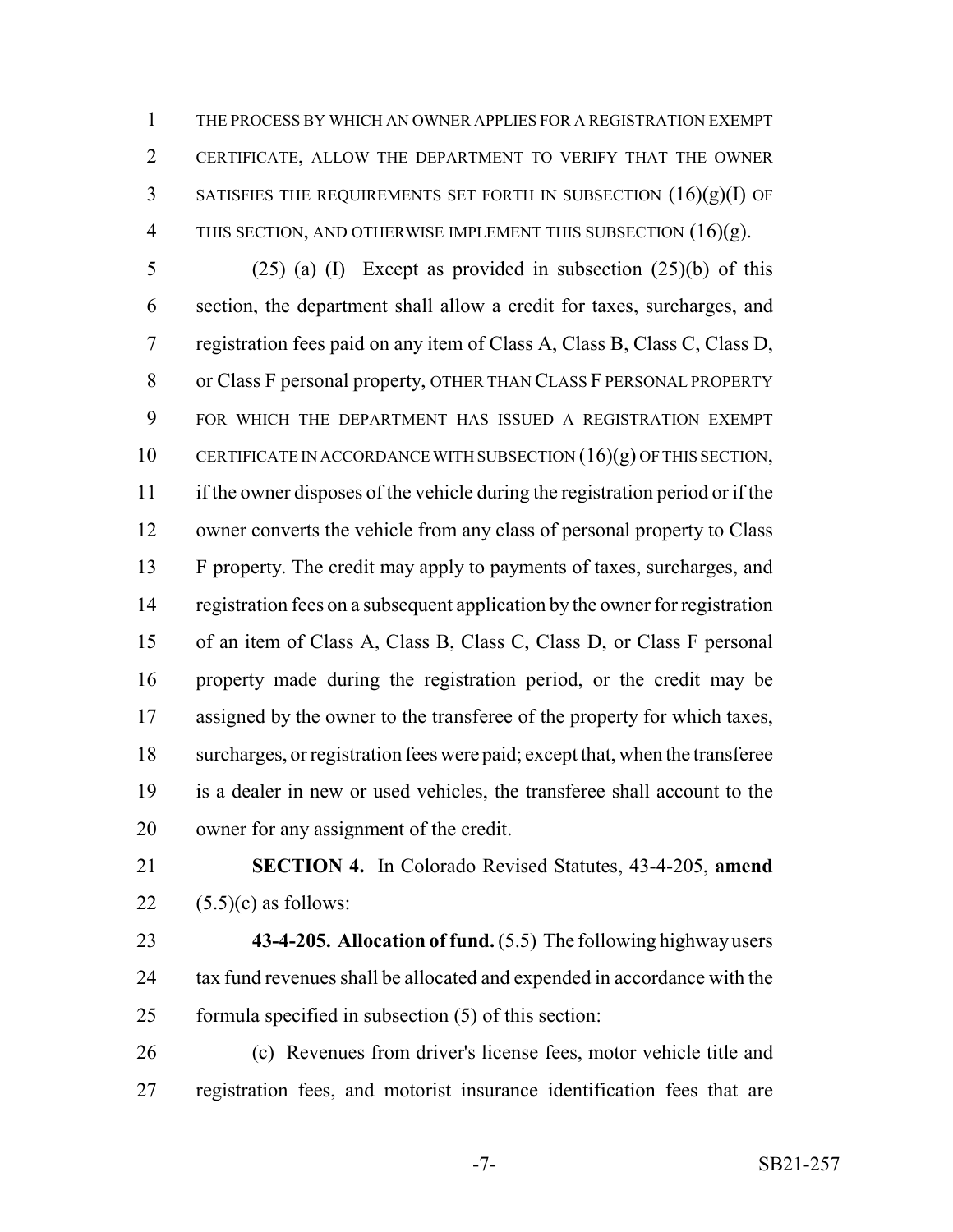credited to the fund pursuant to sections 42-2-132 (4)(b), 42-3-304 2 (18)(d)(I), and 42-3-306 (6) and (7),  $C.R.S.$  INCLUDING ANY OF THOSE FEES THAT ARE PAID BY THE OWNER OF SPECIAL MOBILE MACHINERY THAT IS COVERED BY A REGISTRATION EXEMPT CERTIFICATE ISSUED BY THE DEPARTMENT IN ACCORDANCE WITH SECTION 42-3-107 (16)(g);

 **SECTION 5.** In Colorado Revised Statutes, 43-4-804, **amend** 7 (1)(a)(I) introductory portion and  $(1)(a)(II)$  as follows:

 **43-4-804. Highway safety projects - surcharges and fees - crediting of money to highway users tax fund - definition.** (1) On and after July 1, 2009, the following surcharges, fees, and fines shall be collected and credited to the highway users tax fund created in section 12 43-4-201 (1)(a) and allocated to the state highway fund, counties, and municipalities as specified in section 43-4-205 (6.3):

 (a) (I) A road safety surcharge, which, except as otherwise 15 provided in subsections  $(1)(a)(H)$  SUBSECTIONS  $(1)(a)(III)$  and  $(1)(a)(VI)$  of this section, is imposed for any registration period that commences on or after July 1, 2009, upon the registration of any vehicle for which a registration fee must be paid pursuant to the provisions of part 3 of article 3 of title 42 AND IS ALSO IMPOSED UPON ANY ITEM OF SPECIAL MOBILE MACHINERY THAT IS COVERED BY A REGISTRATION EXEMPT CERTIFICATE 21 ISSUED BY THE DEPARTMENT OF REVENUE IN ACCORDANCE WITH SECTION  $42-3-107(16)(g)$ . Except as otherwise provided in subsections  $(1)(a)(IV)$ 23 and  $(1)(a)(V)$  of this section, the amount of the surcharge is:

 (II) The road safety surcharge shall be imposed when a vehicle is 25 registered as required by article 3 of title  $42 \text{ C.R.S.}$  OR, FOR AN ITEM OF SPECIAL MOBILE MACHINERY THAT IS COVERED BY A REGISTRATION EXEMPT CERTIFICATE ISSUED BY THE DEPARTMENT OF REVENUE IN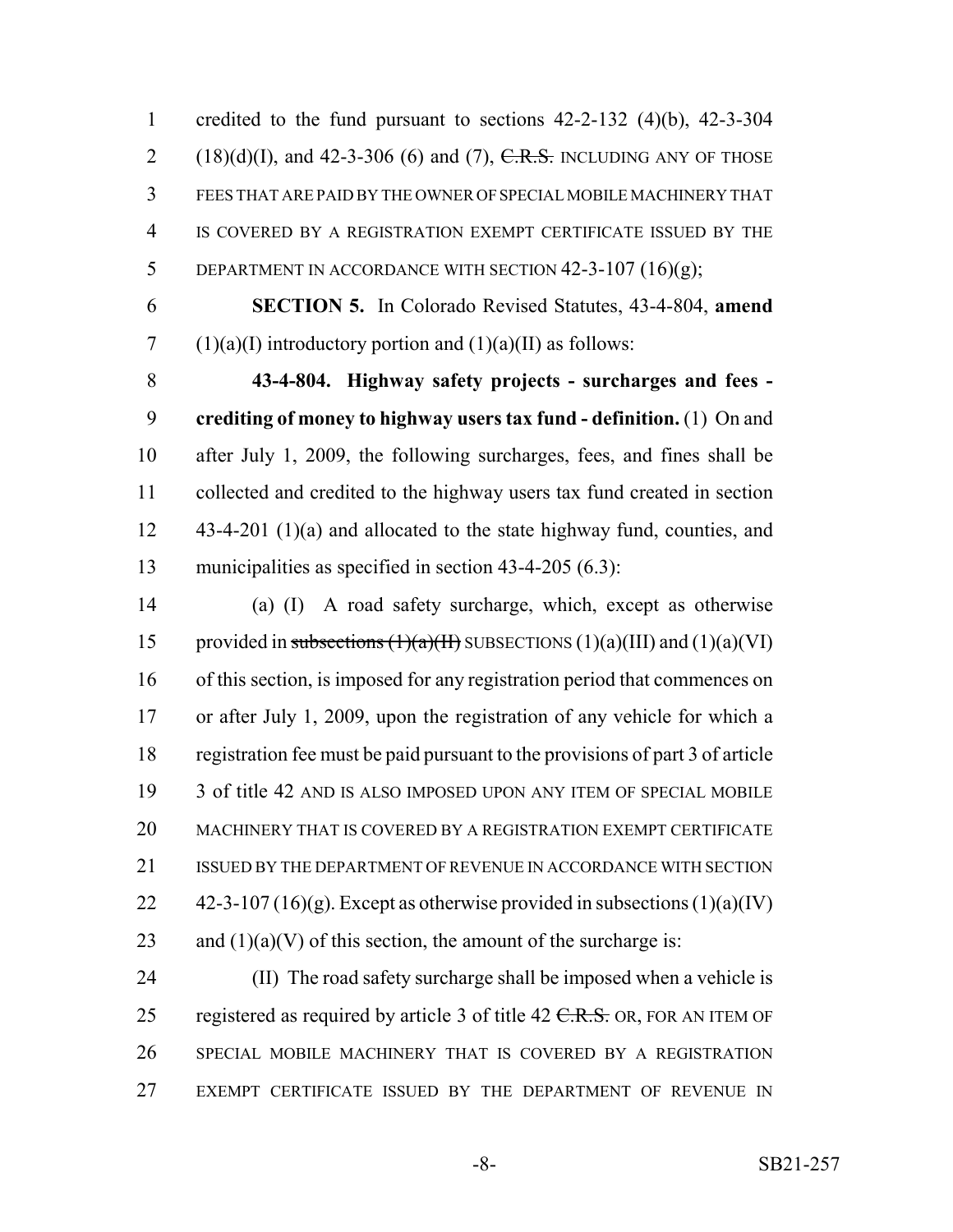1 ACCORDANCE WITH SECTION 42-3-107 (16)(g), AT THE TIME SET FORTH IN 2 SECTION 42-3-107 (16)(g)(III). Each authorized agent shall remit to the department of revenue no less frequently than once a month, but otherwise at the time and in the manner required by the executive director of the department of revenue, all road safety surcharges collected by the authorized agent. The executive director of the department of revenue shall forward all road safety surcharges remitted by authorized agents plus any road safety surcharges collected directly by the department of revenue to the state treasurer, who shall credit the surcharges to the highway users tax fund.

 **SECTION 6.** In Colorado Revised Statutes, 43-4-805, **amend** 12 (5)(g)(I) introductory portion and  $(5)(g)(II)$  as follows:

 **43-4-805. Statewide bridge enterprise - creation - board - funds - powers and duties - legislative declaration.** (5) In addition to any other powers and duties specified in this section, the bridge enterprise board has the following powers and duties:

 (g) (I) As necessary for the achievement of its business purpose, to impose a bridge safety surcharge, which, except as otherwise provided 19 in subsections  $(5)(g)(III)$  and  $(5)(g)(VII)$  of this section, is imposed, on and after July 1, 2009, for any registration period that commences on or 21 after July 1, 2009, or on and after such later date as may be determined by 22 the bridge enterprise, for any registration period that commences on or after the later date, upon the registration of any vehicle for which a registration fee must be paid pursuant to the provisions of part 3 of article 3 of title 42 AND SHALL ALSO BE IMPOSED UPON ANY ITEM OF SPECIAL MOBILE MACHINERY THAT IS COVERED BY A REGISTRATION EXEMPT CERTIFICATE ISSUED BY THE DEPARTMENT OF REVENUE IN ACCORDANCE